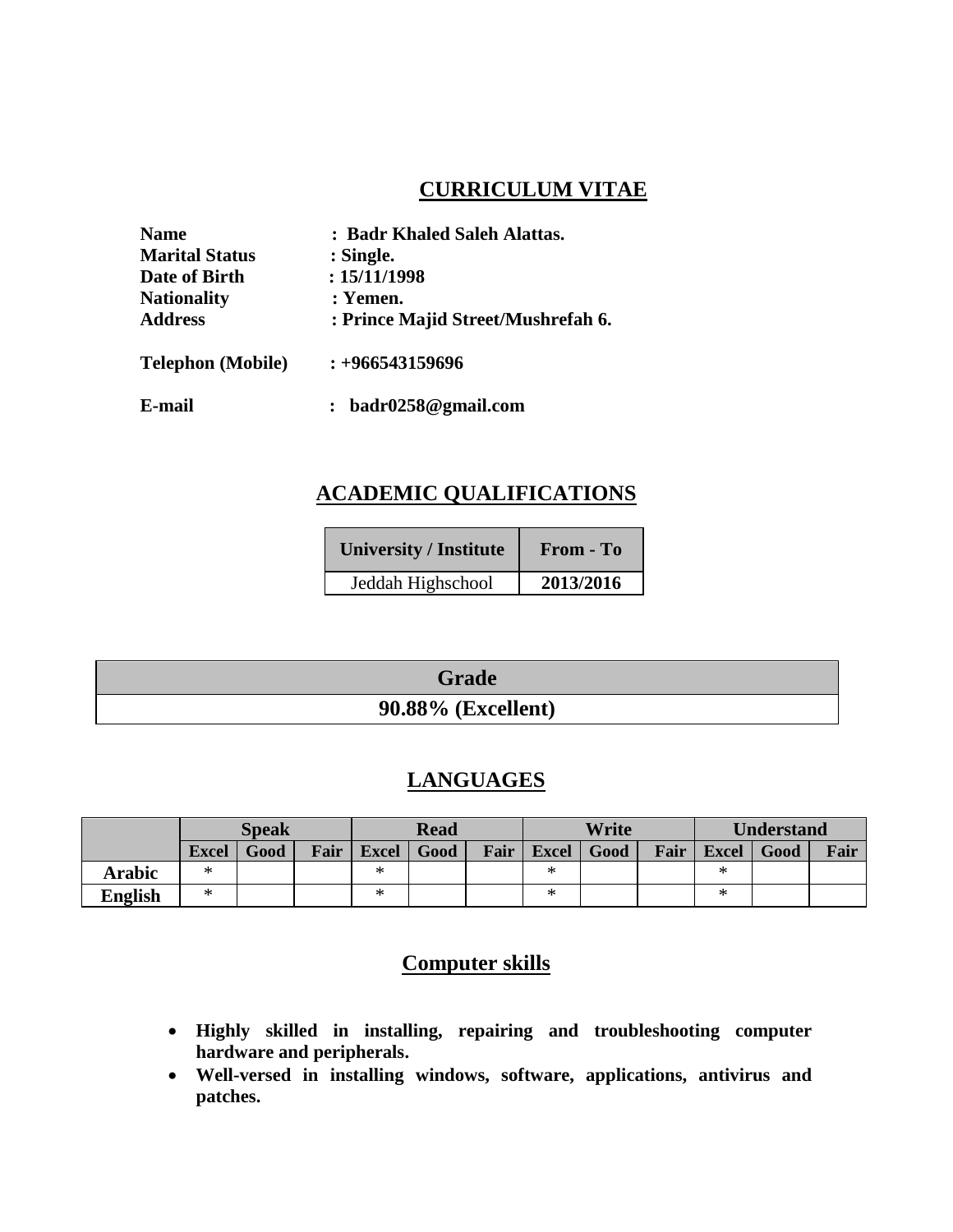- **Working knowledge of modern networking devices and printers.**
- **Proven ability to manage multiple troubleshooting tasks simultaneously while maintaining the quality of results.**
- **Extensive experience in backup and image management software.**
- **Proven record of managing time and priorities effectively.**
- **Known for working efficiently without supervision.**
- **Demonstrated expertise in Microsoft Windows XP, 7, 8 and 10.**
- **Excellent analytical and problem solving skills.**
- **Fair communication skills to relate with team members and support workers.**
- **Highly skilled in providing effective technical support in hardware and software issues including diagnosis and troubleshooting.**

# **EMPLOYMENT RECORD**

#### **Dates of employment (2, 2016) From**: 5/2/2016 **To**: 4/6/2016

**Exact title of my position: Salesman and Technical support on both Computers and Smartphones.**

**Name and title of immediate supervisor: Waleed Nassif, Phone: +96656337956**

**Duties**

**1)** Taking care of costumers that wants to buy from the store.

**2)** Taking care of software related problems with computers and smartphones

## **Awards**

- First to participate on a School program called "Student Coach" by making an eight hour long course on Computer Maintenance and Fixing Common Software Related Problems.
- Participated on "Jeddah Robo" contest in the programming and software team.
- Made a course named "Ways of Getting Good on English!" by teaching the participants various ways that make them self-learn English and loving the language, and teaching them various advanced grammars and making competitions between each other.
- Earned a certificate for providing full maintenance for the school and